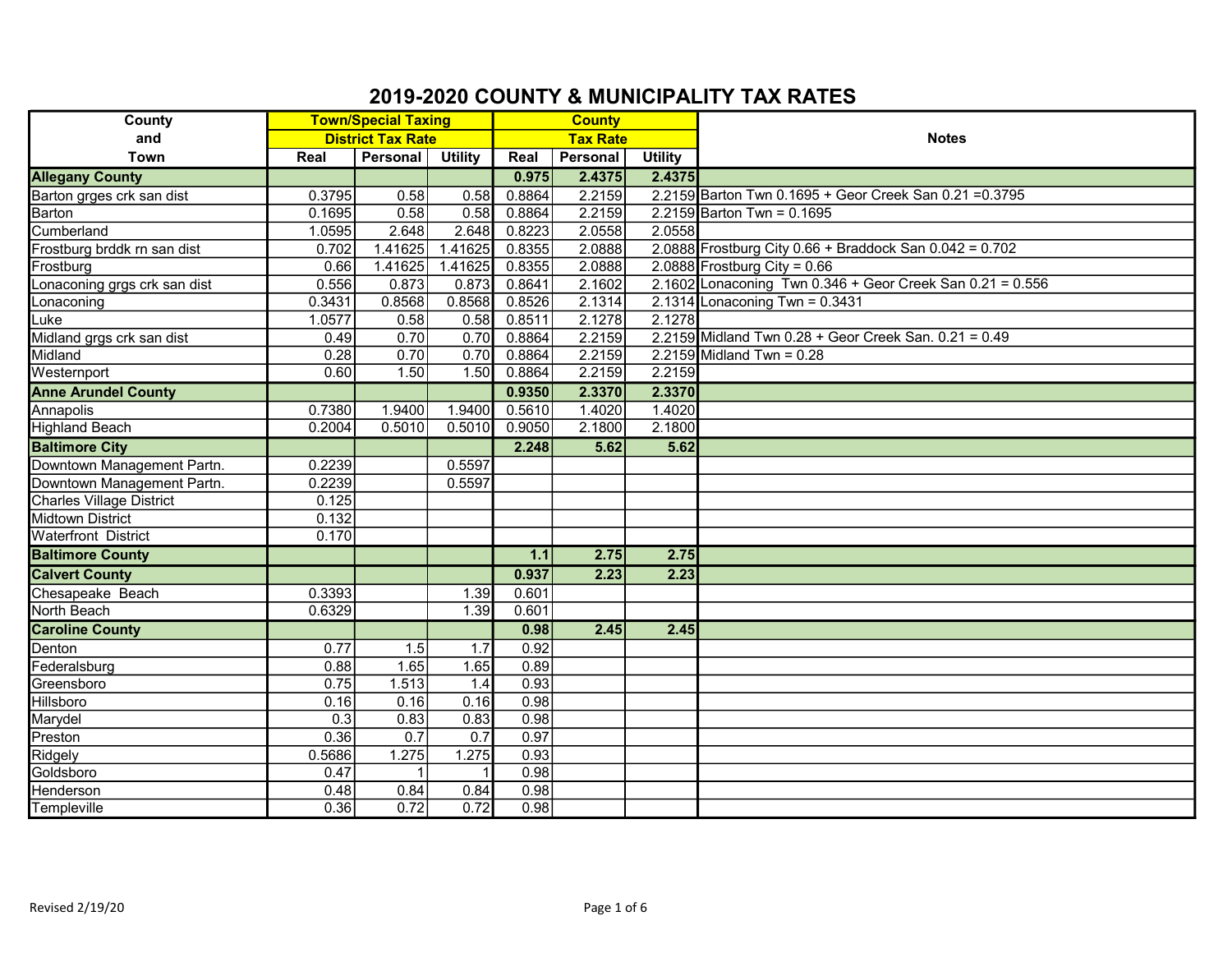| <b>County</b>            | <b>Town/Special Taxing</b> |                          |                  | <b>County</b>   |                |                |              |
|--------------------------|----------------------------|--------------------------|------------------|-----------------|----------------|----------------|--------------|
| and                      |                            | <b>District Tax Rate</b> |                  | <b>Tax Rate</b> |                |                | <b>Notes</b> |
| Town                     | Real                       | Personal                 | <b>Utility</b>   | Real            | Personal       | <b>Utility</b> |              |
| <b>Carroll County</b>    |                            |                          |                  | 1.018           | 2.515          | 2.515          |              |
| Taneytown                | 0.37                       | 0.8                      | 0.8              |                 |                |                |              |
| Sykesville               | 0.33                       | 0.875                    | 0.875            |                 |                |                |              |
| Manchester               | 0.216                      | 0.46                     | 0.46             |                 |                |                |              |
| Westminster              | 0.56                       | 1.1                      | 1.4              |                 |                |                |              |
| Hampstead                | 0.22                       | 0.55                     | 0.55             |                 |                |                |              |
| New Windsor              | 0.2615                     | 0.4                      | 0.4              |                 |                |                |              |
| <b>Union Bridge</b>      | 0.35                       | 0.75                     | 0.75             |                 |                |                |              |
| <b>Mount Airy</b>        | 0.1662                     | 0.41                     | 0.41             |                 |                |                |              |
| <b>Cecil County</b>      |                            |                          |                  | 1.0414          | 2.6035         | 2.6035         |              |
| Cecilton                 | 0.2373                     | 0.008                    | 0.008            |                 |                |                |              |
| Chesapeake City          | 0.4688                     | 1.18                     | 1.18             |                 |                |                |              |
| Elkton                   | 0.6356                     | 1.21                     | 1.21             |                 |                |                |              |
| <b>North East</b>        | 0.48                       | $\mathbf 0$              | 1.2              |                 |                |                |              |
| Charleston               | 0.3334                     | $\overline{0.8}$         | $\overline{0.8}$ |                 |                |                |              |
| <b>Rising Sun</b>        | 0.47                       | 0.9                      | 0.9              |                 |                |                |              |
| Port Deposit             | 0.546                      | $\mathbf 0$              | $\overline{2.2}$ |                 |                |                |              |
| Perryville               | 0.3597                     | 0.94                     | 0.94             |                 |                |                |              |
| <b>Charles County</b>    |                            |                          |                  | 1.1410          | 2.8525         | 2.8525         |              |
| <b>Indian Head</b>       | 0.30                       | 0.80                     | 0.80             | 1.1030          | 2.8525         | 2.8525         |              |
| La Plata                 | 0.32                       | 0.75                     | 1.50             | 1.0060          | 2.8525         | 2.8525         |              |
| Port Tobacco             | 0.04                       | 0.04                     | 0.04             | 1.1410          | 2.8525         | 2.8525         |              |
| <b>Dorchester County</b> |                            |                          |                  | 1.00            | 2.44           | 2.44           |              |
| Secretary                | 0.3231                     | 0.80                     | 0.80             | 1.00            | 2.44           | 2.44           |              |
| <b>East New Market</b>   | 0.7109                     | 1.60                     | 1.60             | 1.00            | 2.44           | 2.44           |              |
| Cambridge                | 0.8679                     | 1.69                     | 1.69             | 0.9267          | 2.44           | 2.44           |              |
| Hurlock                  | 0.8237                     | 1.40                     | 1.40             | 0.9179          | 2.44           | 2.44           |              |
| Vienna                   | 0.4861                     | 1.08                     | 1.08             | 1.00            | 2.44           | 2.44           |              |
| Church Creek             | 0.17                       | 0.35                     | 0.35             | 1.00            | 2.44           | 2.44           |              |
| Galestown                | 0.3091                     | 0.65                     | 0.65             | 1.00            | 2.44           | 2.44           |              |
| <b>Brookview</b>         | 0.27                       | 0.55                     | 0.58             | 1.00            | 2.44           | 2.44           |              |
| Eldorado                 | 0.19                       | 0.40                     | 0.40             | 1.00            | 2.44           | 2.44           |              |
| <b>Frederick County</b>  |                            |                          |                  | 1.060           | $\mathbf{0}$   | 2.65           |              |
| <b>Brunswick</b>         | 0.41                       | $\mathbf 0$              | 2.65             | 1.060           | $\Omega$       | 2.65           |              |
| <b>Burkittsville</b>     | 0.19                       | $\mathbf 0$              | $\Omega$         | 1.060           | $\Omega$       | 2.65           |              |
| Emmitsburg               | 0.36                       | .90                      | $\Omega$         | 1.060           | $\Omega$       | 2.65           |              |
| Frederick                | 0.7305                     | 1.55                     | 1.55             | 0.9423          | 0              | 2.65           |              |
| Middletown               | 0.232                      | 0.58                     | $\overline{0}$   | 1.060           | $\overline{0}$ | 2.65           |              |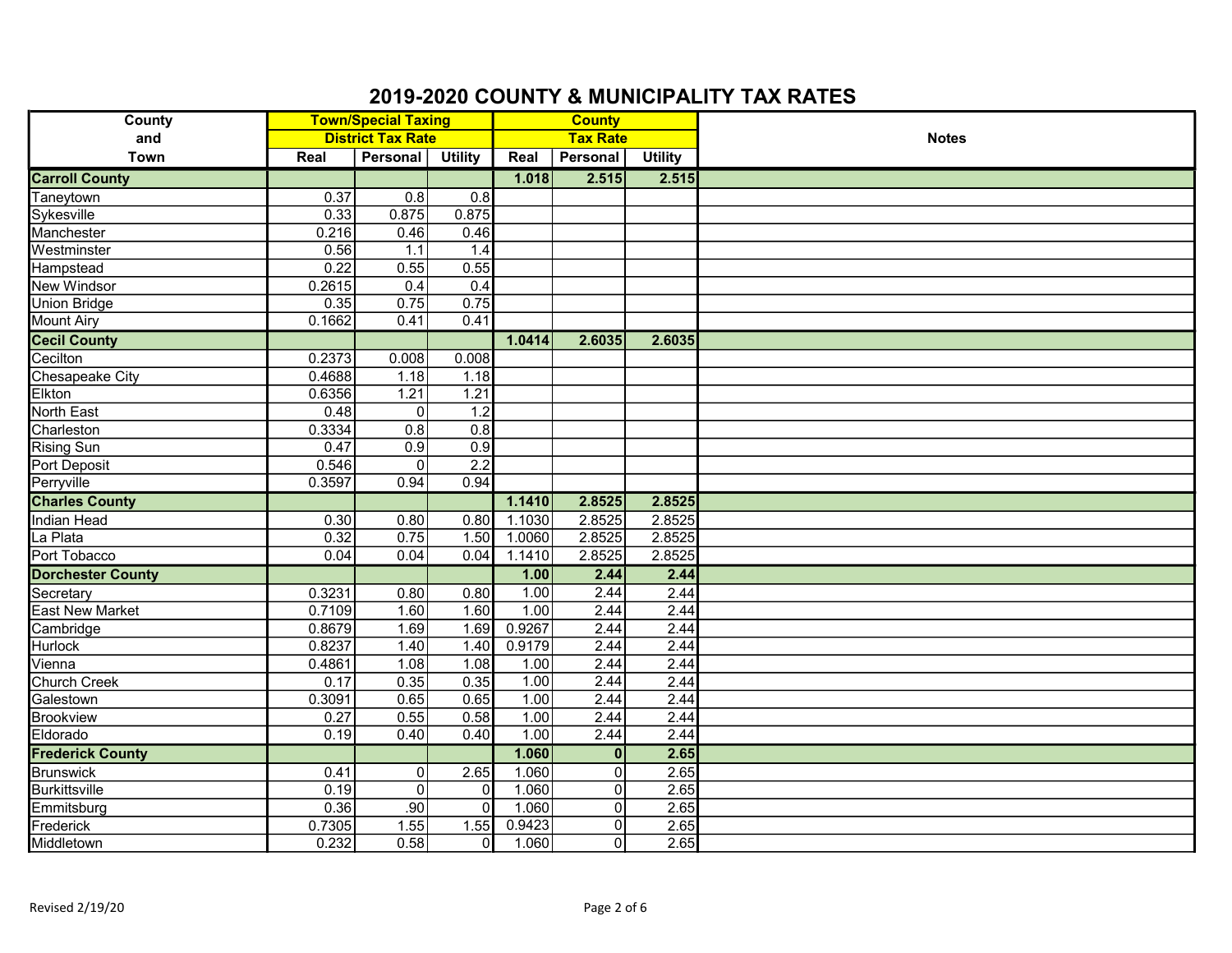| <b>County</b>                 | <b>Town/Special Taxing</b> |                |                |                 | <b>County</b>  |                |                                               |
|-------------------------------|----------------------------|----------------|----------------|-----------------|----------------|----------------|-----------------------------------------------|
| and                           | <b>District Tax Rate</b>   |                |                | <b>Tax Rate</b> |                |                | <b>Notes</b>                                  |
| Town                          | Real                       | Personal       | <b>Utility</b> | Real            | Personal       | <b>Utility</b> |                                               |
| Mt. Airy                      | 0.1662                     | 0.41           | 0.41           | 1.060           | $\overline{0}$ | 2.65           |                                               |
| Myersville                    | 0.361                      | 0.782          | 1.173          | 0.9325          | $\Omega$       | 2.65           |                                               |
| <b>New Market</b>             | 0.12                       | 0.45           | 0.45           | 1.060           | 0              | 2.65           |                                               |
| Rosemont                      | 0.04                       | $\Omega$       | $\Omega$       | 1.060           | 0              | 2.65           |                                               |
| Thurmont                      | 0.2992                     | 0.62           | 0.62           | 1.060           | $\Omega$       | 2.65           |                                               |
| Walkersville                  | 0.16                       | 0.44           | 0.44           | 1.060           | $\Omega$       | 2.65           |                                               |
| Woodsboro                     | 0.123                      | $\Omega$       | O              | 1.060           | $\Omega$       | 2.65           |                                               |
| <b>Garrett County</b>         |                            |                |                | 1.056           |                |                | 2.64 Non-Utility Elect Generator & Wind Mills |
| Accident                      | 0.3113                     | 0.61           | 0.61           |                 |                |                |                                               |
| Deer Park                     | 0.30                       | 0.75           | 0.75           |                 |                |                |                                               |
| Friendsville                  | 0.41                       | 0.55           | 1.64           |                 |                |                |                                               |
| Grantsville                   | 0.1989                     | $\overline{0}$ | 0.50           |                 |                |                |                                               |
| Kitzmiller                    | 0.36                       | $\overline{0}$ | 1.20           |                 |                |                |                                               |
| Loch Lynn                     | 0.32                       | 0.53           | 0.80           |                 |                |                |                                               |
| Mt. Lake Park                 | 0.4137                     | $\overline{0}$ | 0.80           | 0.9907          |                | 2.4768         |                                               |
| Oakland                       | 0.472                      | 1.20           | 1.20           |                 |                |                |                                               |
| <b>Harford County</b>         |                            |                |                | 1.042           | 2.6049         | 2.6049         |                                               |
| Aberdeen                      | 0.64                       | 1.7            | 1.7            | 0.8937          | 2.2342         | 2.2342         |                                               |
| <b>Bel Air</b>                | 0.5                        | 1.16           | 1.16           | 0.8937          | 2.2342         | 2.2342         |                                               |
| Havere de Grace               | 0.565                      | 1.705          | 1.705          | 0.8937          | 2.2342         | 2.2342         |                                               |
| <b>Howard County</b>          |                            |                |                | 1.014           | 2.535          | 2.535          |                                               |
| <b>Kent County</b>            |                            |                |                | 1.022           |                |                |                                               |
| Betterton                     | 0.3181                     | 0.8            |                |                 |                |                |                                               |
| Chestertown                   | 0.43                       |                |                |                 |                |                |                                               |
| Galena                        | 0.238                      |                |                |                 |                |                |                                               |
| Millington                    | 0.28                       |                |                |                 |                |                |                                               |
| <b>Rock Hall</b>              | 0.34                       |                |                |                 |                |                |                                               |
| <b>Montgomery County</b>      |                            |                |                | 0.7166          | 1.7915         | 1.7915         |                                               |
| Friendship Heights            | 0.0400                     | 0.0400         | 0.0400         | 0.7166          | 1.7915         | 1.7915         |                                               |
| Drummond                      | 0.0480                     | 0.1200         | 0.1200         | 0.7166          | 1.7915         | 1.7915         |                                               |
| Oakmont                       | 0.0400                     | 0.1000         | 0.1000         | 0.7166          | 1.7915         | 1.7915         |                                               |
| Chevy Chase Village           | 0.0804                     | 0.6600         | 0.6600         | 0.7166          | 1.7915         | 1.7915         |                                               |
| Sec. 3 Village of Chevy Chase | 0.0200                     | 0.0500         | 0.0500         | 0.7166          | 1.7915         | 1.7915         |                                               |
| Town of Chevy Chase           | 0.0099                     | 0.0000         | 0.0000         | 0.7166          | 1.7915         |                | 1.7915 Utility property 0.6600 /\$100         |
| Sec. 5 Village of Chevy Chase | 0.0000                     | 0.0000         | 0.0000         | 0.7166          | 1.7915         | 1.7915         |                                               |
| Village of Martins Addition   | 0.005                      | 0.5000         | 0.5000         | 0.7166          | 1.7915         |                | 1.7915 Utility property 1.4500 /\$100         |
| Northf Chevy Chase            | 0.0450                     | 0.1300         | 0.1300         | 0.7166          | 1.7915         | 1.7915         |                                               |
| Chevy Chase View              | 0.0200                     | 0.0000         | 0.0000         | 0.7166          | 1.7915         |                | 1.7915 Utility property 1.00 /\$100           |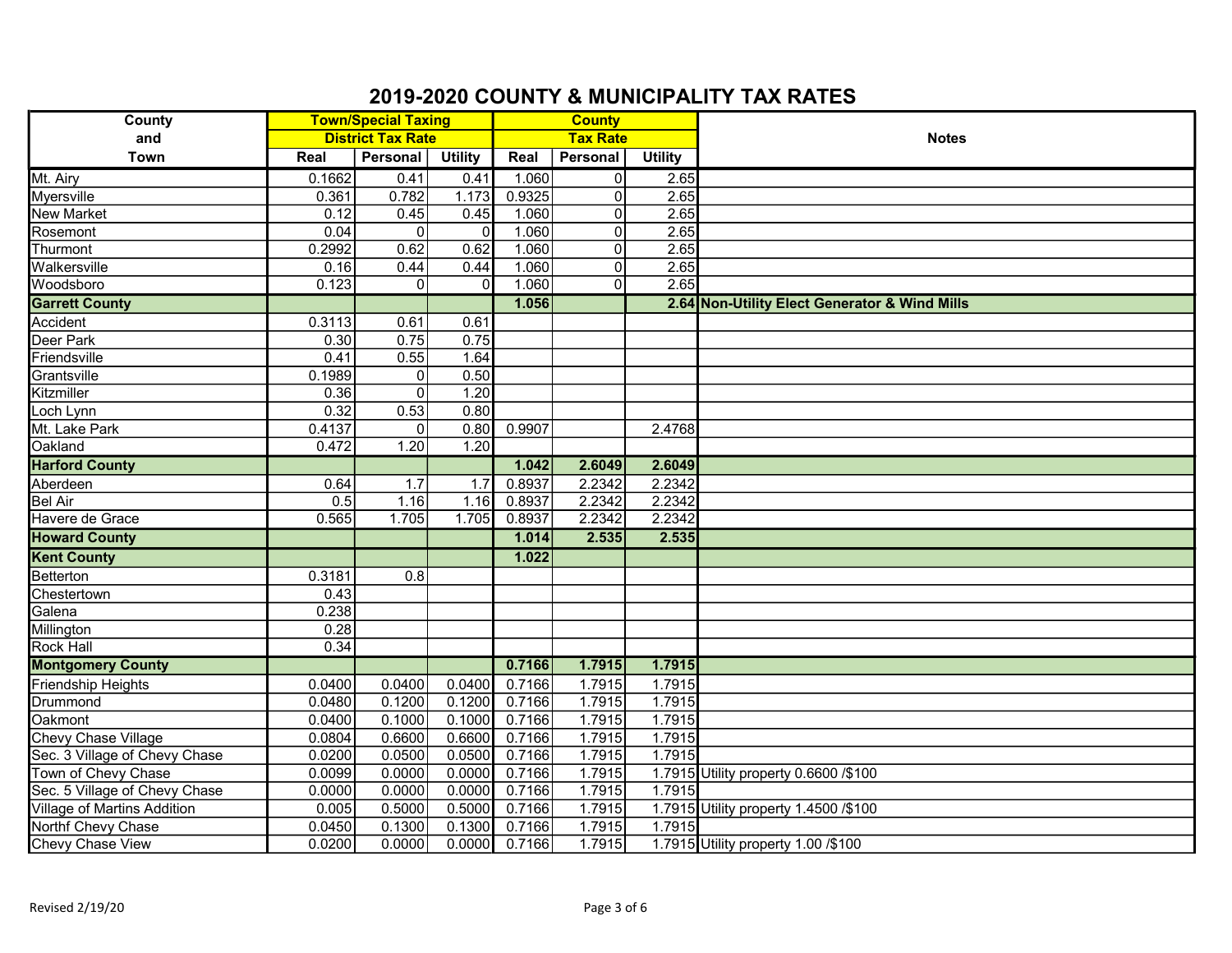| <b>County</b>                 | <b>Town/Special Taxing</b> |                  |                | <b>County</b>   |          |                |                                                                             |
|-------------------------------|----------------------------|------------------|----------------|-----------------|----------|----------------|-----------------------------------------------------------------------------|
| and                           | <b>District Tax Rate</b>   |                  |                | <b>Tax Rate</b> |          |                | <b>Notes</b>                                                                |
| <b>Town</b>                   | Real                       | Personal         | <b>Utility</b> | Real            | Personal | <b>Utility</b> |                                                                             |
| <b>Battery Park</b>           | 0.0400                     | 0.1000           | 0.1000         | 0.7166          | 1.7915   | 1.7915         |                                                                             |
| City of Rockville - Class 1   | 0.6220                     |                  |                | 0.7166          | 1.7915   | 1.7915         |                                                                             |
| City of Rockville - Class 4   | 0.2920                     |                  |                | 0.7166          | 1.7915   | 1.7915         |                                                                             |
| City of Rockville - Class 5   | 0.2920                     |                  |                | 0.7166          | 1.7915   | 1.7915         |                                                                             |
| City of Rockville - Class 50  | 0.2920                     | 0.8050           | 0.8050         | 0.7166          | 1.7915   |                | 1.7915 Exemption equal to 82% of assessable value of such personal property |
| City of Gaithersburg          | 0.2620                     | 0.5300           | 0.5300         | 0.7166          | 1.7915   |                | 1.7915 Recycling/household \$107.57                                         |
| Town of Barnesville           | 0.0514                     | 0.2000           | 0.2000         | 0.7166          | 1.7915   | 1.7915         |                                                                             |
| Town of Laytonsville          | 0.0900                     | 0.3000           | 0.3000         | 0.7166          | 1.7915   | 1.7915         |                                                                             |
| Town of Poolesville           | 0.1800                     | 0.6000           | 0.6000         | 0.7166          | 1.7915   | 1.7915         |                                                                             |
| Town of Garrett Park          | 0.2045                     | 1.0000           | 1.0000         | 0.7166          | 1.7915   |                | 1.7915 Refuse Service/household \$330                                       |
| Town of Glen Echo             | 0.1500                     | 0.8000           | 0.8000         | 0.7166          | 1.7915   |                | 1.7915 Utility Rate 1.5000 /\$100                                           |
| Town of Sommerset             | 0.1000                     | 1.0000           | 1.0000         | 0.7166          | 1.7915   | 1.7915         |                                                                             |
| Town of Brookville            | 0.1500                     | 0.4500           | 0.4500         | 0.7166          | 1.7915   | 1.7915         |                                                                             |
| Town of Washington Grove      | 0.2603                     | 0.7000           | 0.7000         | 0.7166          | 1.7915   |                | 1.7915 Per Dwelling Unit \$130                                              |
| Town of Kensingtion           | 0.1312                     | 0.8000           | 0.7000         | 0.7166          | 1.7915   |                | 1.7915 Personal Property on Public Utility Subclasses 5.000/\$100           |
| City of Takoma Park           | 0.5397                     | 1.5500           | 1.5500         | 0.7166          | 1.7915   |                | 1.7915 Railroad & Public Utilities 1.5700 /\$100                            |
| Bethesda                      | 0.0120                     | 0.0300           | 0.0300         | 0.7166          | 1.7915   | 1.7915         |                                                                             |
| <b>Silver Spring</b>          | 0.0240                     | 0.0600           | 0.0600         | 0.7166          | 1.7915   | 1.7915         |                                                                             |
| Wheaton                       | 0.0300                     | 0.0750           | 0.0750         | 0.7166          | 1.7915   | 1.7915         |                                                                             |
| Kingsview Village Center      | 0.0740                     | 1.6554           | 0.0000         | 0.7166          | 1.7915   |                | 1.7915 Special benefit assessment per equivalent dwelling unit              |
| West Germantown               | 0.1530                     | 0.0000           | 0.0000         | 0.7166          | 1.7915   |                | 1.7915 Special benefit assessment per equivalent dwelling unit              |
| <b>White Flint</b>            | 0.1103                     | 0.0000           | 0.0000         | 0.7166          | 1.7915   |                | 1.7915 Special benefit assessment per equivalent dwelling unit              |
| <b>Prince George's County</b> |                            |                  |                |                 | 2.5      | 2.5            |                                                                             |
| <b>New Carrollton</b>         | 0.6652                     | 1.66             |                | 0.878           | 2.204    |                |                                                                             |
| Eagle Harbor                  | 0.4727                     |                  |                | 0.997           | 2.492    |                |                                                                             |
| Greenbelt                     | 0.8275                     | 1.7225           |                | 0.843           | 2.121    |                |                                                                             |
| <b>Berwyn Heights</b>         | 0.53                       | 1.352            |                | 0.874           | 2.205    |                |                                                                             |
| Bladensburg                   | 0.74                       | 2.09             |                | 0.866           | 2.174    |                |                                                                             |
| Bowie                         | 0.4                        |                  |                | 0.848           | 2.133    |                |                                                                             |
| Brentwood                     | 0.415                      | 1.75             |                | 0.923           | 2.313    |                |                                                                             |
| <b>Capitol Heights</b>        | 0.392                      | 2.5              |                | 0.886           | 2.223    |                |                                                                             |
| Cheverly                      | 0.51                       | 1.1              |                | 0.865           | 2.174    |                |                                                                             |
| Cheverly                      | 0.66                       | $\overline{1.1}$ |                | 0.865           | 2.174    |                | Apartments                                                                  |
| College Park                  | 0.325                      | 0.838            |                | 0.966           | 2.417    |                |                                                                             |
| <b>Colmar Manor</b>           | 0.9784                     | 1.65             |                | 0.896           | 2.247    |                |                                                                             |
| <b>Colmar Manor</b>           | 0.8557                     |                  |                | 0.896           | 2.247    |                | Commercial                                                                  |
| <b>Cottage City</b>           | 0.5702                     | 1.35             |                | 0.906           | 2.274    |                |                                                                             |
| <b>Cottage City</b>           | 0.79                       |                  |                | 0.906           | 2.274    |                | Commercial                                                                  |
| <b>District Heights</b>       | 0.8                        | 1.5              |                | 0.867           | 2.178    |                |                                                                             |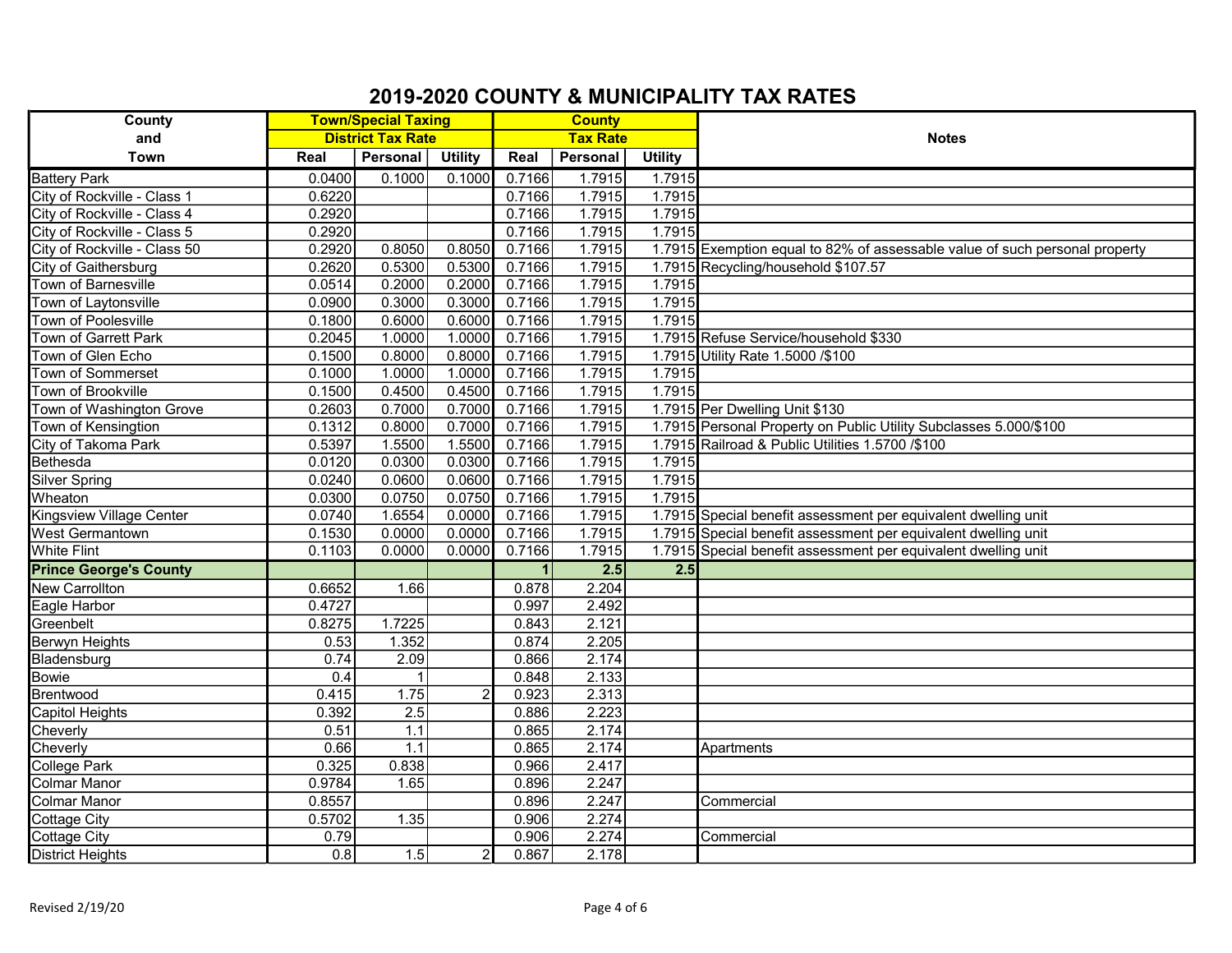| <b>County</b>              | <b>Town/Special Taxing</b> |                 |                 | <b>County</b> |          |                |                                                   |
|----------------------------|----------------------------|-----------------|-----------------|---------------|----------|----------------|---------------------------------------------------|
| and                        | <b>District Tax Rate</b>   |                 | <b>Tax Rate</b> |               |          | <b>Notes</b>   |                                                   |
| Town                       | Real                       | Personal        | <b>Utility</b>  | Real          | Personal | <b>Utility</b> |                                                   |
| Edmonston                  | 0.5748                     | 1.5             |                 | 0.904         | 2.266    |                |                                                   |
| Fairmount Heights          | 0.46                       |                 |                 | 0.917         | 2.298    |                |                                                   |
| Glenarden                  | 0.3579                     | 0.83            |                 | 0.883         | 2.216    |                |                                                   |
| <b>Hyattsville</b>         | 0.63                       | 1.15            | 1.98            | 0.851         | 2.139    |                |                                                   |
| Landover Hills             | 0.52                       | 1.25            |                 | 0.914         | 2.291    |                |                                                   |
| Laurel                     | 0.71                       | 1.69            |                 | 0.817         | 2.057    |                |                                                   |
| Mount Rainier              | 0.81                       |                 |                 | 0.856         | 2.152    |                | \$.81 is for residential, commercial & industrial |
| Mount Rainier              | 0.86                       |                 |                 | 0.856         | 2.152    |                | \$.86 is for multifamily                          |
| North Brentwwod            | 0.44                       | 0.015           | 0.02            | 0.995         | 2.488    |                |                                                   |
| North Brentwwod            | 0.5857                     | 0.015           | 0.02            | 0.995         | 2.488    |                | Commercial                                        |
| <b>Riverdale Park</b>      | 0.654                      | $\overline{2}$  |                 | 0.865         | 2.172    |                |                                                   |
| <b>Seat Pleasant</b>       | 0.58                       | $\overline{15}$ |                 | 0.881         | 2.212    |                |                                                   |
| University Park            | 0.583                      | 2.25            |                 | 0.866         | 2.175    |                |                                                   |
| <b>Upper Marlboro</b>      | 0.24                       | 0.45            |                 | 0.923         | 2.315    |                |                                                   |
| <b>Upper Marlboro</b>      | 0.52                       | 0.45            |                 | 0.923         | 2.315    |                | Commercial                                        |
| Morningside                | 0.78                       | $\overline{2}$  |                 | 0.92          | 2.307    |                |                                                   |
| Forest Heights             | 0.5473                     | 1.75            |                 | 0.928         | 2.324    |                |                                                   |
| Forest Heights             | 0.63                       | 1.75            |                 | 0.928         | 2.324    |                | Commercial                                        |
| <b>Queen Anne's County</b> |                            |                 |                 | .8471         |          |                | 2.118 Kent Narrow Special District .06            |
| Sudlersville               | 0.167                      | 0.47            | $\overline{0}$  |               |          |                |                                                   |
| <b>Church Hill</b>         | 0.34                       | 0.85            | 0.85            |               |          |                |                                                   |
| Centreville                | 0.405                      | $\overline{0}$  | 3.11            | 0.7284        |          |                |                                                   |
| Queenstown                 | 0.1744                     | 0.44            | $\Omega$        |               |          |                |                                                   |
| Queen Anne                 | 0.18                       | 0.45            | $\Omega$        |               |          |                |                                                   |
| Templeville                | 0.36                       | 0.72            | 0.72            |               |          |                |                                                   |
| Barclay                    | 0.20                       | 0.82            | 0.82            |               |          |                |                                                   |
| Millington                 | 0.28                       | 0.70            | U               | 0.7734        |          |                |                                                   |
| <b>St. Mary's County</b>   |                            |                 |                 | 0.8478        | 2.1195   | 2.1195         |                                                   |
| Leonardtown                | 0.1266                     |                 | 0.3165          | 0.8478        | 2.1195   | 2.1195         |                                                   |
| <b>Somerset County</b>     |                            |                 |                 | 1.00          | 2.50     | 2.50           |                                                   |
| Crisfield                  | 0.87                       | 1.75            | 1.75            | 1.00          | 2.50     | 2.50           |                                                   |
| <b>Princess Anne</b>       | 0.998                      | 2.25            | 2.25            | 1.00          | 2.50     | 2.50           |                                                   |
| <b>Talbot County</b>       |                            |                 |                 | 0.6372        | N/A      | 1.5805         |                                                   |
| Easton                     | 0.52                       | 1.1828          | 1.3             | 0.5042        | N/A      | 1.248          |                                                   |
| St. Michaels               | 0.524                      | N/A             | 1.6             | 0.5102        | N/A      | 1.263          |                                                   |
| Trappe                     | 0.33                       | 1.2703          | 0.54            | 0.5392        | N/A      | 1.3355         |                                                   |
| Oxford                     | 0.3047                     | N/A             | N/A             | 0.5192        | N/A      | 1.2855         |                                                   |
| Queen Anne                 | 0.18                       | 1.365           | 0.45            | 0.5771        | N/A      | 1.43025        |                                                   |